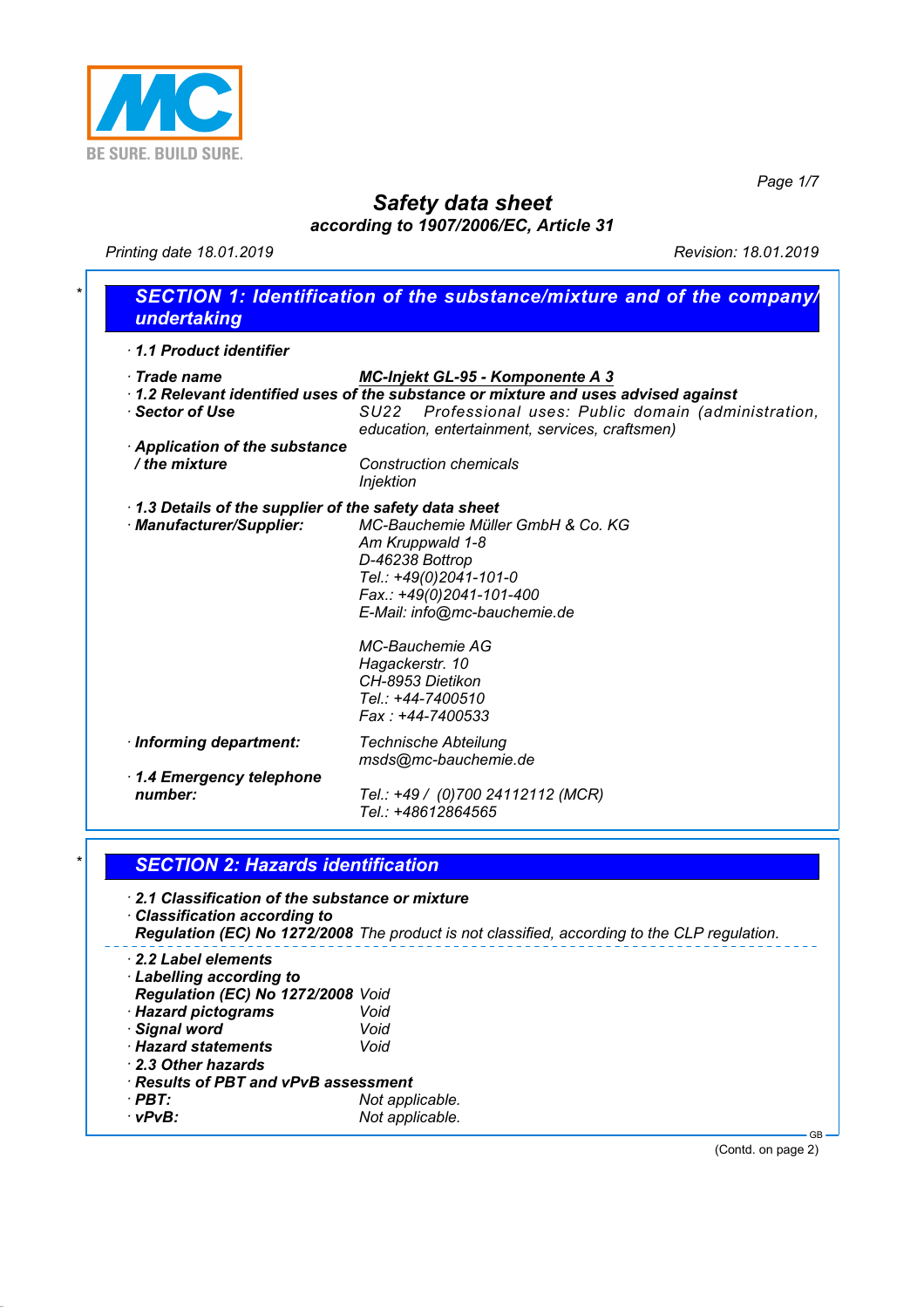

*Page 2/7*

# *Safety data sheet according to 1907/2006/EC, Article 31*

*Printing date 18.01.2019 Revision: 18.01.2019*

#### *Trade name MC-Injekt GL-95 - Komponente A 3*

(Contd. of page 1)

#### *SECTION 3: Composition/information on ingredients*

- *· 3.2 Chemical characterisation: Mixtures*
- 

*· Description: Mixture of the substances listed below with harmless additions.*

*· Dangerous components: Void*

For the wording of the listed hazard phrases refer to section 16.

# *SECTION 4: First aid measures*

| 4.1 Description of first aid measures<br><b>General information</b> |                                                                         |
|---------------------------------------------------------------------|-------------------------------------------------------------------------|
|                                                                     | No special measures required.                                           |
| After inhalation                                                    | Supply fresh air; consult doctor in case of symptoms.                   |
| After skin contact                                                  | The product is not skin irritating.                                     |
| After eye contact                                                   | Rinse opened eye for several minutes under running water.               |
| After swallowing                                                    | In case of persistent symptoms consult doctor.                          |
| 4.2 Most important symptoms<br>and effects, both acute and          |                                                                         |
| delayed                                                             | No further relevant information available.                              |
| 4.3 Indication of any                                               |                                                                         |
| <i>immediate medical attention</i>                                  | and special treatment needed No further relevant information available. |

#### *SECTION 5: Firefighting measures*

*· 5.1 Extinguishing media*

- *· Suitable extinguishing agents CO2, extinguishing powder or water jet. Fight larger fires with water jet or alcohol-resistant foam.*
- *· 5.2 Special hazards arising from the substance or*

*mixture No further relevant information available.*

- *· 5.3 Advice for firefighters*
- *· Protective equipment: No special measures required.*

#### *SECTION 6: Accidental release measures · 6.1 Personal precautions, protective equipment and emergency procedures Not required. · 6.2 Environmental Dilute with much water. · 6.3 Methods and material for containment and cleaning up: Absorb with liquid-binding material (sand, diatomite, acid binders, universal binders, sawdust). · 6.4 Reference to other* See Section 7 for information on safe handling (Contd. on page 3)

GB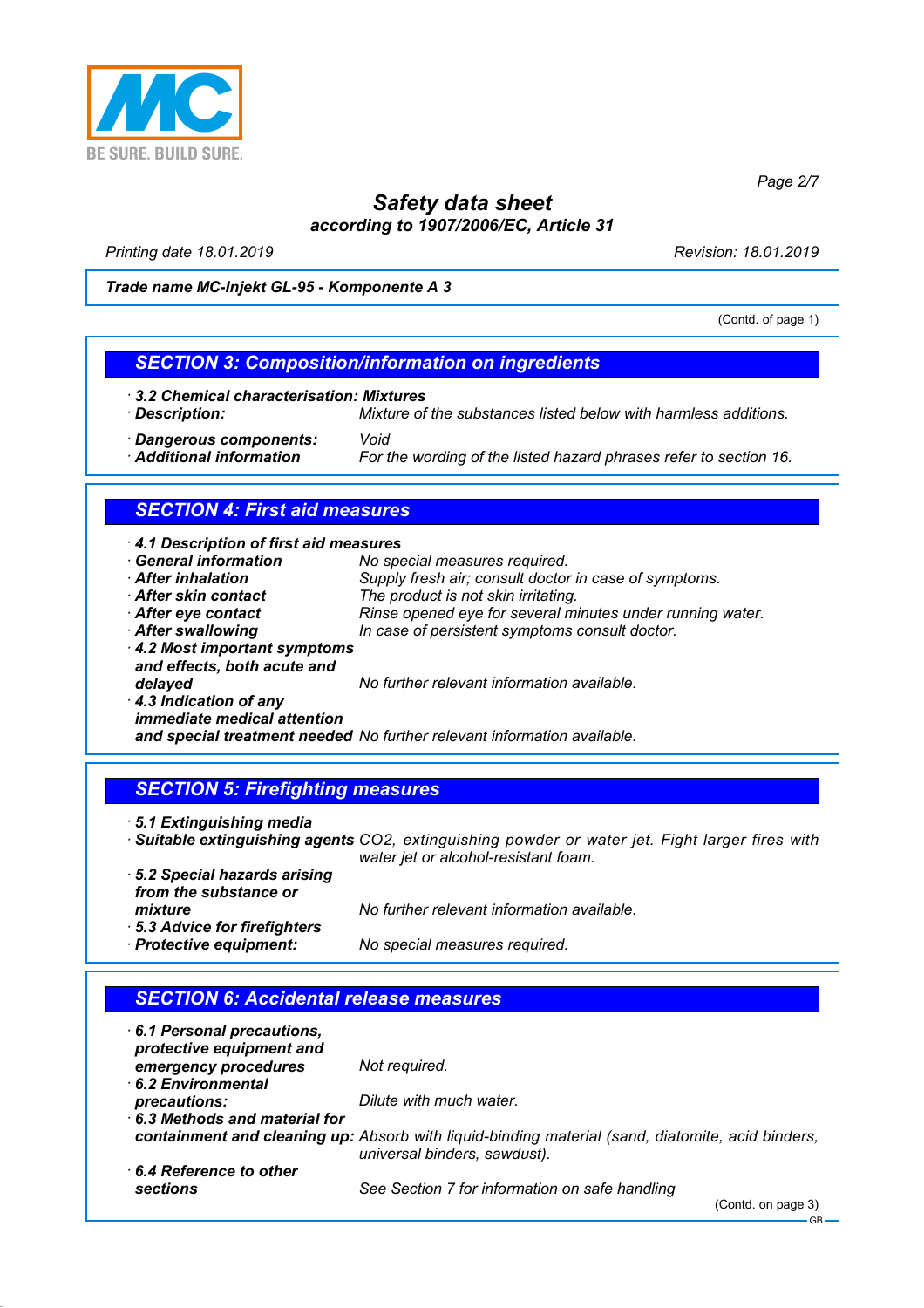

*Page 3/7*

# *Safety data sheet according to 1907/2006/EC, Article 31*

*Printing date 18.01.2019 Revision: 18.01.2019*

#### *Trade name MC-Injekt GL-95 - Komponente A 3*

(Contd. of page 2) *See Section 8 for information on personal protection equipment. See Section 13 for information on disposal.*

#### *SECTION 7: Handling and storage*

- *· 7.1 Precautions for safe handling No special measures required. · Information about protection against explosions and fires: No special measures required.*
- *· 7.2 Conditions for safe storage, including any incompatibilities*
- *· Storage*
- *· Requirements to be met by storerooms and containers: No special requirements. · Information about storage in one common storage facility: Not required. · Further information about*
- *storage conditions: None.*
- 
- *· Storage class 12 · 7.3 Specific end use(s) No further relevant information available.*

### *SECTION 8: Exposure controls/personal protection*

*· Additional information about design of technical systems: No further data; see item 7.*

| 8.1 Control parameters<br><b>Components with critical</b><br>values that require          |                                                                                                                                       |
|-------------------------------------------------------------------------------------------|---------------------------------------------------------------------------------------------------------------------------------------|
| monitoring at the workplace:                                                              | The product does not contain any relevant quantities of materials<br>with critical values that have to be monitored at the workplace. |
| Additional information:                                                                   | The lists that were valid during the compilation were used as basis.                                                                  |
| 8.2 Exposure controls<br>· Personal protective equipment<br><b>General protective and</b> |                                                                                                                                       |
| hygienic measures                                                                         | The usual precautionary measures should be adhered to in<br>handling the chemicals.                                                   |
| · Breathing equipment:                                                                    | Not required.                                                                                                                         |
| · Protection of hands:                                                                    | Not required.                                                                                                                         |
| Material of gloves                                                                        |                                                                                                                                       |
| · Penetration time of glove                                                               |                                                                                                                                       |
| material                                                                                  |                                                                                                                                       |
| · Eye protection:                                                                         | Not required.                                                                                                                         |
| · Body protection:                                                                        | Impervious protective clothing                                                                                                        |
|                                                                                           | <b>GB</b>                                                                                                                             |

(Contd. on page 4)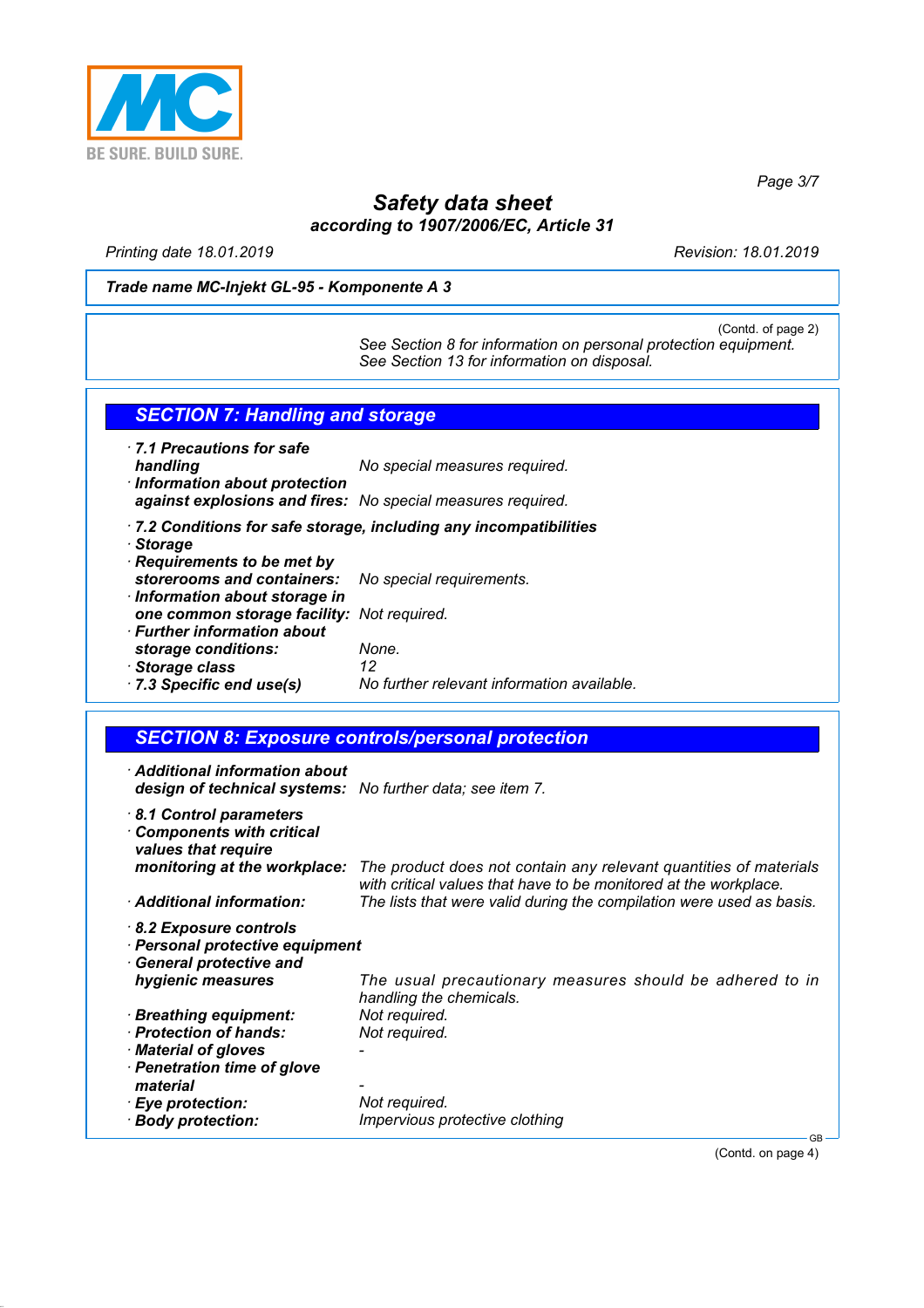

*Page 4/7*

# *Safety data sheet according to 1907/2006/EC, Article 31*

*Printing date 18.01.2019 Revision: 18.01.2019*

*Trade name MC-Injekt GL-95 - Komponente A 3*

(Contd. of page 3)

| <b>SECTION 9: Physical and chemical properties</b>                                                                    |                                            |
|-----------------------------------------------------------------------------------------------------------------------|--------------------------------------------|
| 9.1 Information on basic physical and chemical properties<br><b>General Information</b>                               |                                            |
| · Appearance:                                                                                                         |                                            |
| Form:<br>Colour:                                                                                                      | Fluid                                      |
|                                                                                                                       | Light yellow<br>Characteristic             |
| · Smell:<br>Odour threshold:                                                                                          | Not determined.                            |
|                                                                                                                       |                                            |
| · pH-value:                                                                                                           | Not determined.                            |
| <b>Change in condition</b><br><b>Melting point/freezing point:</b><br>Initial boiling point and boiling range: 100 °C | Not determined                             |
| · Flash point:                                                                                                        | Not applicable                             |
| · Inflammability (solid, gaseous)                                                                                     | Not applicable.                            |
| · Ignition temperature:                                                                                               | 305 °C                                     |
| Decomposition temperature:                                                                                            | Not determined.                            |
| · Self-inflammability:                                                                                                | Product is not selfigniting.               |
| <b>Explosive properties:</b>                                                                                          | Product is not explosive.                  |
| Critical values for explosion:                                                                                        |                                            |
| Lower:                                                                                                                | Not determined.                            |
| <b>Upper:</b>                                                                                                         | Not determined.                            |
| Steam pressure at 20 °C:                                                                                              | $23$ hPa                                   |
| Density at 20 °C                                                                                                      | $1.06$ g/cm <sup>3</sup>                   |
| · Relative density                                                                                                    | Not determined.                            |
| · Vapour density                                                                                                      | Not determined.                            |
| · Evaporation rate                                                                                                    | Not determined.                            |
| · Solubility in / Miscibility with                                                                                    |                                            |
| Water:                                                                                                                | Fully miscible                             |
| · Partition coefficient: n-octanol/water:                                                                             | Not determined.                            |
| · Viscosity:                                                                                                          |                                            |
| dynamic at 20 °C:                                                                                                     | 2 mPas                                     |
| kinematic:                                                                                                            | Not determined.                            |
| 9.2 Other information                                                                                                 | No further relevant information available. |

### *SECTION 10: Stability and reactivity*

- 
- *· 10.2 Chemical stability*
- *· Thermal decomposition /*

*· 10.1 Reactivity No further relevant information available.*

*conditions to be avoided: No decomposition if used according to specifications.*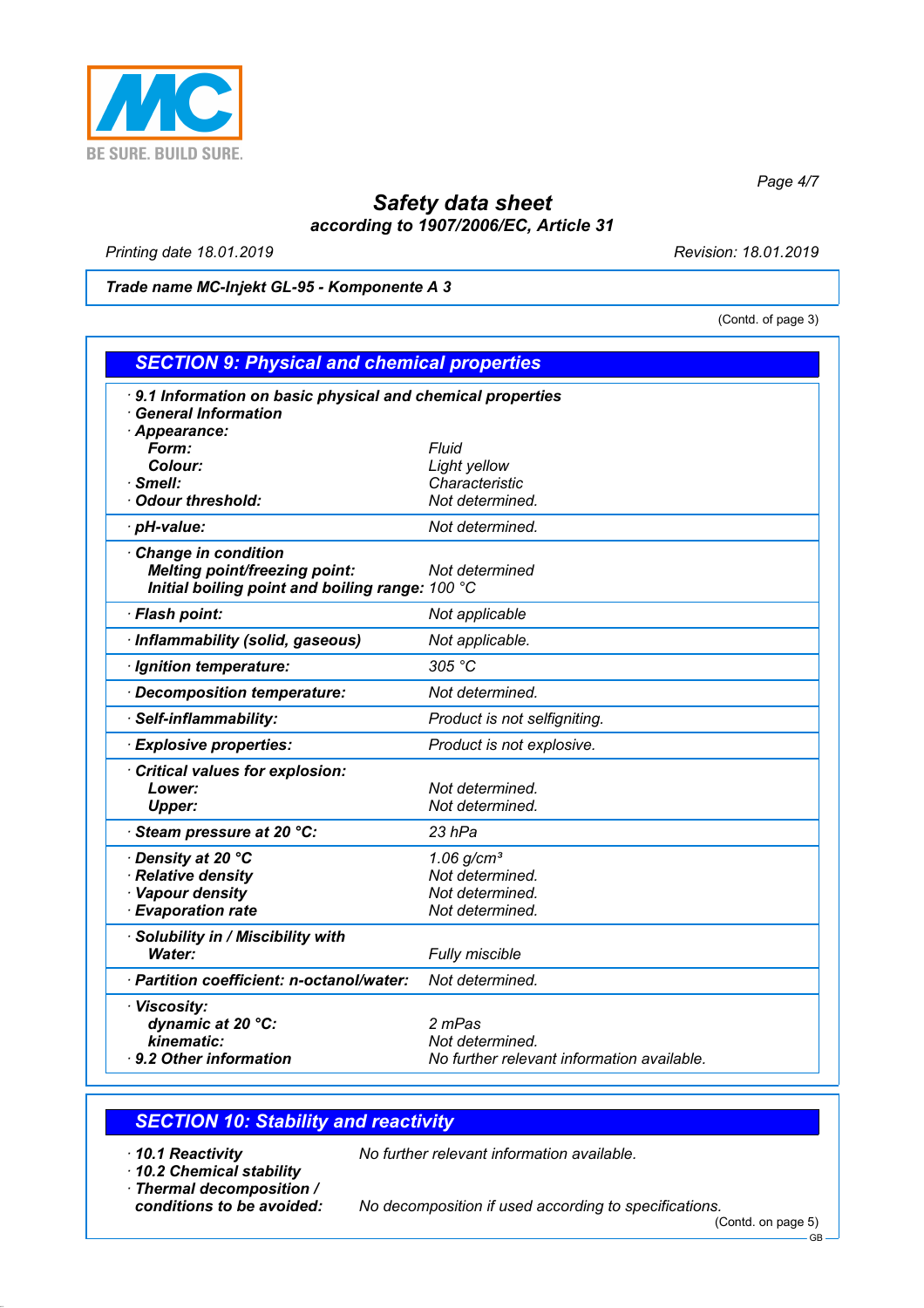

*Safety data sheet according to 1907/2006/EC, Article 31*

*Printing date 18.01.2019 Revision: 18.01.2019*

*Page 5/7*

### *Trade name MC-Injekt GL-95 - Komponente A 3*

|                                                          | (Contd. of page 4)                                                                                |
|----------------------------------------------------------|---------------------------------------------------------------------------------------------------|
| 10.3 Possibility of hazardous                            |                                                                                                   |
| reactions                                                | No dangerous reactions known                                                                      |
| 10.4 Conditions to avoid                                 | No further relevant information available.                                                        |
| · 10.5 Incompatible materials:<br>$\cdot$ 10.6 Hazardous | No further relevant information available.                                                        |
| decomposition products:                                  | No dangerous decomposition products known                                                         |
|                                                          |                                                                                                   |
| <b>SECTION 11: Toxicological information</b>             |                                                                                                   |
| 11.1 Information on toxicological effects                |                                                                                                   |
| Acute toxicity                                           | Based on available data, the classification criteria are not met.                                 |
| Primary irritant effect:                                 |                                                                                                   |
| $\cdot$ Skin corrosion/irritation                        | Based on available data, the classification criteria are not met.                                 |
|                                                          | · Serious eye damage/irritation Based on available data, the classification criteria are not met. |
| Respiratory or skin                                      |                                                                                                   |
| sensitisation                                            | Based on available data, the classification criteria are not met.                                 |
|                                                          | CMR effects (carcinogenity, mutagenicity and toxicity for reproduction)                           |
| Germ cell mutagenicity                                   | Based on available data, the classification criteria are not met.                                 |
| · Carcinogenicity                                        | Based on available data, the classification criteria are not met.                                 |
| · Reproductive toxicity                                  | Based on available data, the classification criteria are not met.                                 |
| STOT-single exposure                                     | Based on available data, the classification criteria are not met.                                 |
| STOT-repeated exposure                                   | Based on available data, the classification criteria are not met.                                 |
| <b>Aspiration hazard</b>                                 | Based on available data, the classification criteria are not met.                                 |
|                                                          |                                                                                                   |
|                                                          |                                                                                                   |
|                                                          |                                                                                                   |
| <b>SECTION 12: Ecological information</b>                |                                                                                                   |

| · Aquatic toxicity:<br>12.2 Persistence and | No further relevant information available.                                                                                                                                                     |
|---------------------------------------------|------------------------------------------------------------------------------------------------------------------------------------------------------------------------------------------------|
| degradability                               | Elimination information:<br>Biodegradability (main ingredient triethanolamine): 96% (DOC<br>reduction - OECD 301 E (modified OECD Screening test)/ EEC84-<br>449, C3)<br>readily biodegradable |
|                                             | Toxicity in organisms which live in the soil:<br>IC50 >1000 mg/l (OECD 209: Activated Sludge, Respiration<br><b>Inhibition Test)</b>                                                           |
| 12.3 Bioaccumulative<br>potential           | No further relevant information available.                                                                                                                                                     |
| 12.4 Mobility in soil                       | No further relevant information available.                                                                                                                                                     |
| · Ecotoxical effects:                       | Toxicity to fish:                                                                                                                                                                              |
|                                             | LC50 >1000 mg/l (literature)                                                                                                                                                                   |
|                                             | Toxicity to daphnia:                                                                                                                                                                           |
|                                             | EC50 >200 mg/l (literature)                                                                                                                                                                    |
|                                             | Toxicity to algae                                                                                                                                                                              |
|                                             | (Contd. on page 6)                                                                                                                                                                             |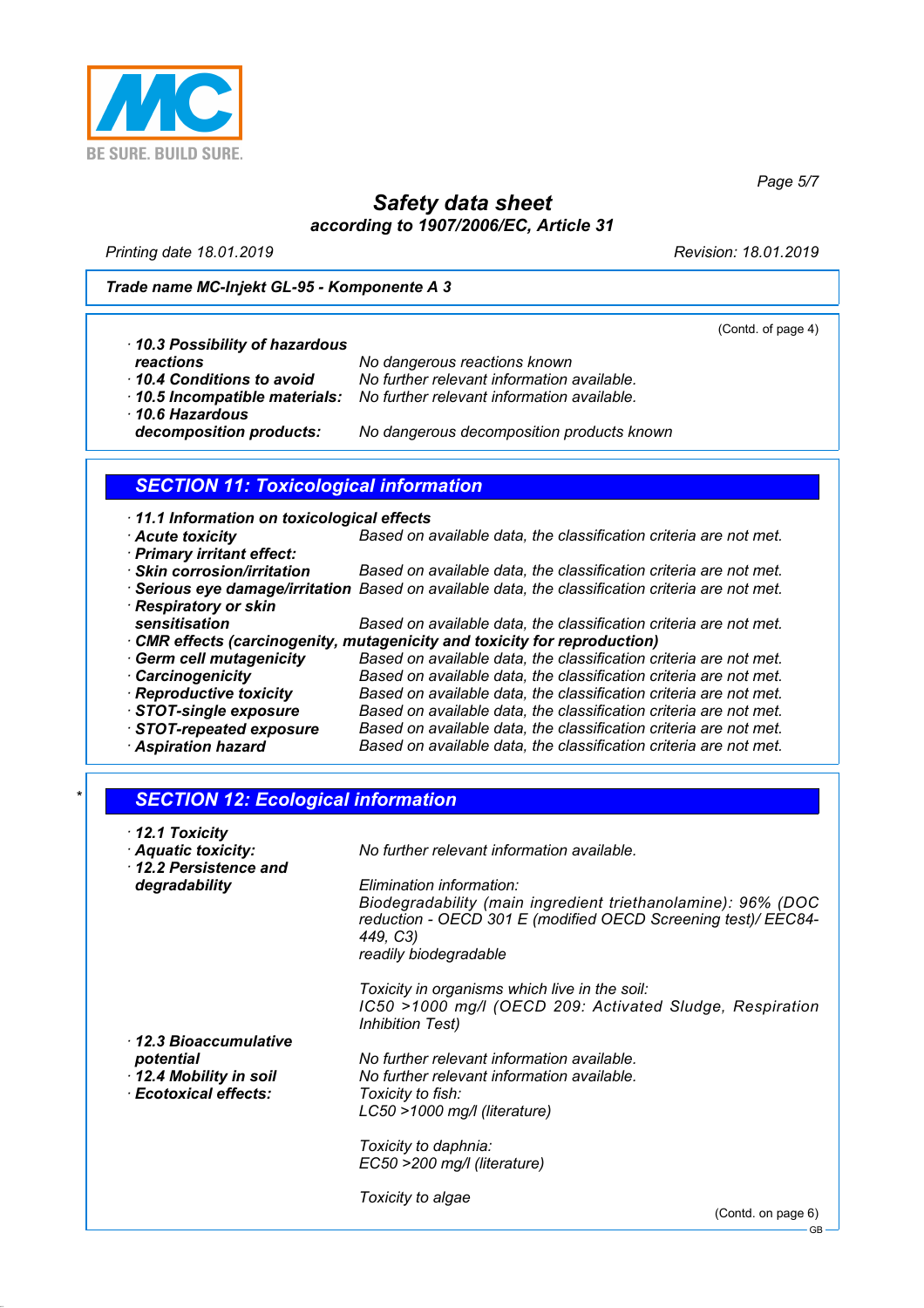

*Page 6/7*

# *Safety data sheet according to 1907/2006/EC, Article 31*

*Printing date 18.01.2019 Revision: 18.01.2019*

#### *Trade name MC-Injekt GL-95 - Komponente A 3*

|                                         | (Contd. of page 5)                                                                                                |
|-----------------------------------------|-------------------------------------------------------------------------------------------------------------------|
|                                         | $IC50 = 20-200$ mg/l (literature)                                                                                 |
| Additional ecological information:      |                                                                                                                   |
| · General notes:                        | Do not allow undiluted product or large quantities of it to reach<br>ground water, water bodies or sewage system. |
| 12.5 Results of PBT and vPvB assessment |                                                                                                                   |
| · PBT:                                  | Not applicable.                                                                                                   |
| vPvB:                                   | Not applicable.                                                                                                   |
| 12.6 Other adverse effects              | No further relevant information available.                                                                        |

### *SECTION 13: Disposal considerations*

| $+$ 13.1 Waste treatment methods |  |
|----------------------------------|--|
|                                  |  |

*· Recommendation Must not be disposed of together with household garbage. Do not allow product to reach sewage system.*

| · European waste catalogue                                      |  |
|-----------------------------------------------------------------|--|
| 16 00 00   WASTES NOT OTHERWISE SPECIFIED IN THE LIST           |  |
| 16 10 00 aqueous liquid wastes destined for off-site treatment  |  |
| 16 10 01* aqueous liquid wastes containing hazardous substances |  |
| Uncleaned packagings:                                           |  |

*· Recommendation: Disposal must be made according to official regulations.*

*· Recommended cleaning*

*Water, if necessary with cleaning agent.* 

### *\* SECTION 14: Transport information*

| $-14.1$ UN-Number<br>· ADR, ADN, IMDG, IATA            | Void               |  |
|--------------------------------------------------------|--------------------|--|
| 14.2 UN proper shipping name<br>· ADR, ADN, IMDG, IATA | Void               |  |
| 14.3 Transport hazard class(es)                        |                    |  |
| · ADR, ADN<br>· Class                                  | Void               |  |
| · IMDG, IATA<br>∙ Class<br>· Label                     | Void               |  |
| 14.4 Packing group<br>ADR, IMDG, IATA                  | Void               |  |
| 14.5 Environmental hazards:                            | Not applicable.    |  |
| 14.6 Special precautions for user                      | Not applicable.    |  |
|                                                        | (Contd. on page 7) |  |

 $\sim$